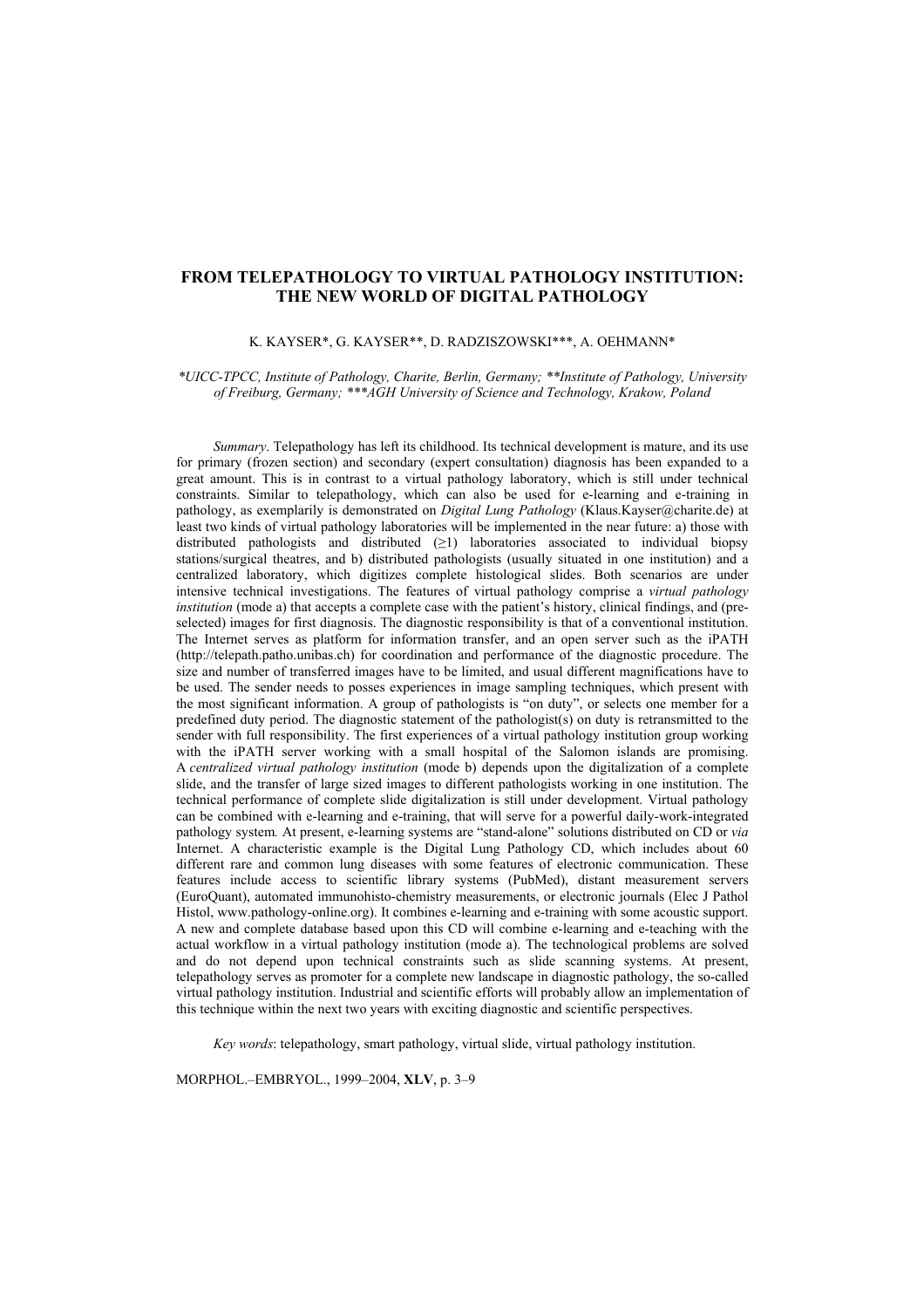## **INTRODUCTION**

Diagnostic pathology or tissue-based diagnosis is characterized by its high specificity and sensitivity when compared to other diagnostic medical disciplines such as radiology, clinical pathology, or endoscopic imaging techniques.

It can be considered as the focus of all modern developments in medicine, which can be subsumed under the headlines molecular biology including molecular genetics, electronic or digital communication and computerized medicine.

These two developments in the last decade have altered the daily work of the diagnostic pathologist to a large extent. Molecular biology applications have improved basic knowledge of diseases, and are at present prerequisite for detailed diagnosis of numerous diseases, especially cancer, infectious diseases, or transplant problems. But telecommunication techniques have also become of great interest to diagnostic pathologists (Brauchli *et al.*, 2002; Dietel *et al.*, 2000; Dunn *et al.*, 1999; Kayser *et al.*, 2000).

They have induced intensive communication links between pathologists working all over the world. In addition, they serve for fast interdisciplinary information exchange, for example between small surgical units and large pathology institutions, or between endoscopic departments and institutions of cytology (Kayser *et al.*, 1991; Kayser *et al.*, 1999; Sawai *et al.*, 1999).

The technology of telepathology seems to be matured and fulfils all the conditions of implementation into practical work. In addition, it has opened the door of entering a complete new scene in tissue-based diagnosis, which is now under development.

In this article the roots of telepathology, which go back to trials at the Massachusetts General Hospital in the 1970's (Brauchli *et al.*, 2002; Weinstein, 1986). Its practical applications will be described as well as its future perspectives. These can be formulated in questions such as:

What is the influence of telepathology on completely computerized diagnostic pathology?

What is the standard of a virtual laboratory at present?

What is the influence of telepathology on e-learning?

Is virtual pathology still a vision or already in its childhood?

# **DEFINITION AND HISTORY OF TELEPATHOLOGY**

In the past, telepathology has been defined as "the work of a pathologist at a distance" (Kayser *et al.*, 1999; Weinstein *et al.*, 1990).

At present, this definition still holds true; however, it should be expanded as shown in Table 1, taking into account the development of modern telecommunications and computer technology within the last 10 years.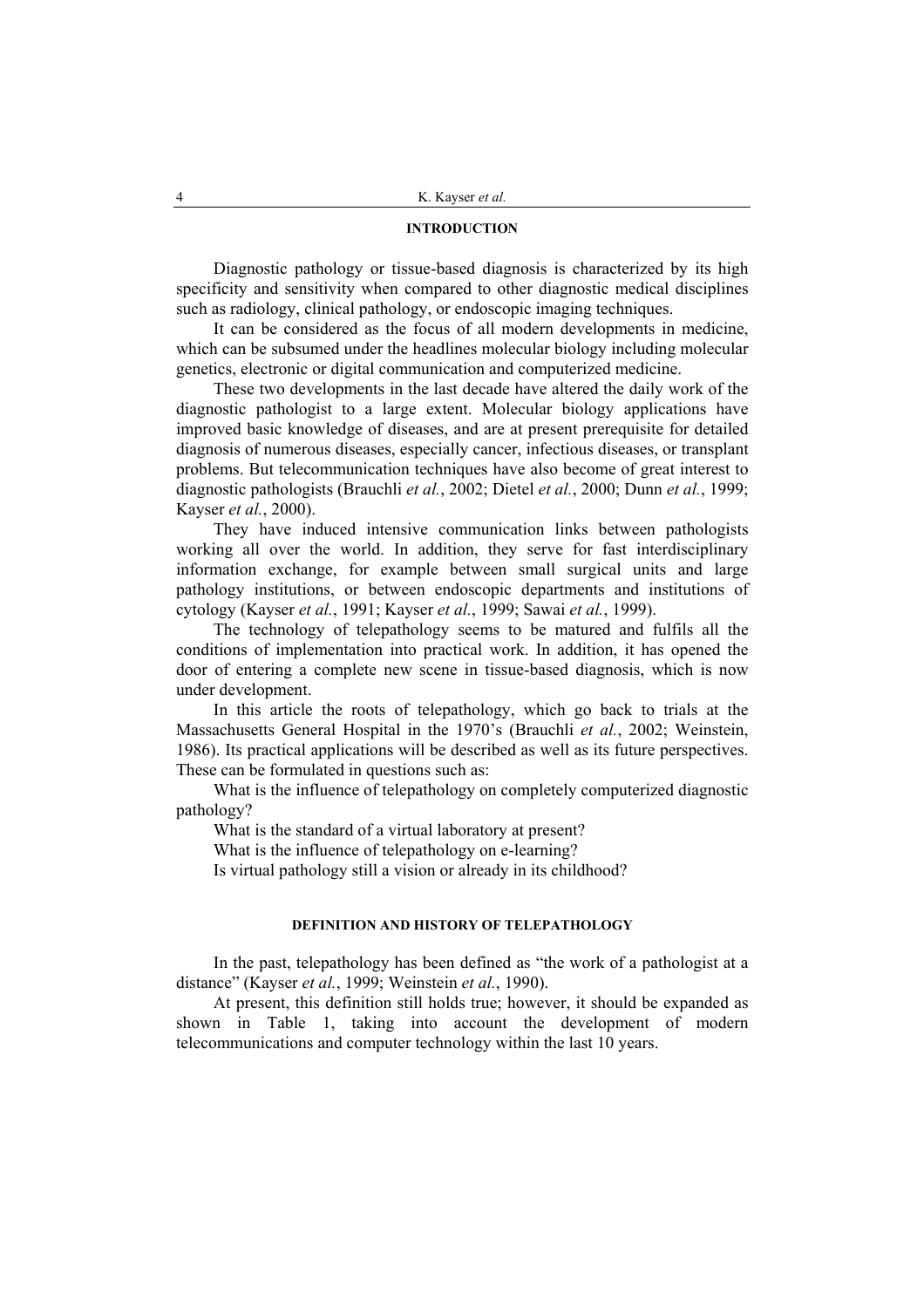As stated in Table 1, the definition already includes aspects of performance, which cannot be revealed by conventional diagnostic pathology: it includes a "concentration of information flow at a central (receiver) point, and a contemporary disease classification at several spatial different points (several individual pathologists).

| Table 1                                               |
|-------------------------------------------------------|
| Definition and scheme of performance of telepathology |

| What is telepathology: Telepathology is an electronic, image-related information transfer and<br>classification between 2n partners either on- or off-line |
|------------------------------------------------------------------------------------------------------------------------------------------------------------|
| <b>Conventional technique:</b> image information is provided by one partner, the other(s) classify                                                         |
| <b>Interactive telepathology:</b> all partners contribute to classification, either by providing additional                                                |
| information sources (clinical data, experiences, sampling, etc.) or by image transformation                                                                |
| procedures (measurement, filters, etc.)                                                                                                                    |

According to several authors, diagnostic pathology is not only an "information extraction" from a histological slide. To the contrast, it includes a "weighted add" of information gathered from other sources.

These include the patient's history, sex, age, clinical findings (fever, high blood pressure, etc.), or live images and functions (CTs, ECG, etc.) (Kayser, 2002; Martin *et al.*, 1995; Phillips *et al.*, 1998).

Thus, telepathology permits a congruent diagnostic performance at distributed diagnostic centers, and the agglutination of information gathered by different sources (Sawai *et al.*, 1999; Williams, 1998).

This theoretical diagnosis telepathology information network has not been fully implemented to our knowledge until now. Most telepathology applications are performed either in a) fixed point-to-point method, or in b) point-to-distributed points technique.

The point-to-point technique includes fully robotic microscopes, standardized documentation of operation time, features, or analysed image areas (Schwarzmann 1992; Schwarzmann *et al.*, 1995).

It is called on-line telepathology, and most frequently applied for "first diagnosis" procedures, especially for frozen section services. Its characteristics are presented in Table 2.

Interestingly, it is used under local area conditions, for example between small surgical theatres and nearby pathology institutions, and rarely between partners located far away from each other. The Internet serves for open standards.

The necessary equipment is commercially available, however, often specifically bound to the standards of the respective company.

The image quality as exemplarily shown in Figure 1 is sufficient and the diagnostic accuracy nearly identical to results obtained by conventional frozen section services (Nordrum, 1998; Nordrum and Eide, 1995; Stauch *et al.*, 1995; Tsuchihashi *et al.*, 1998).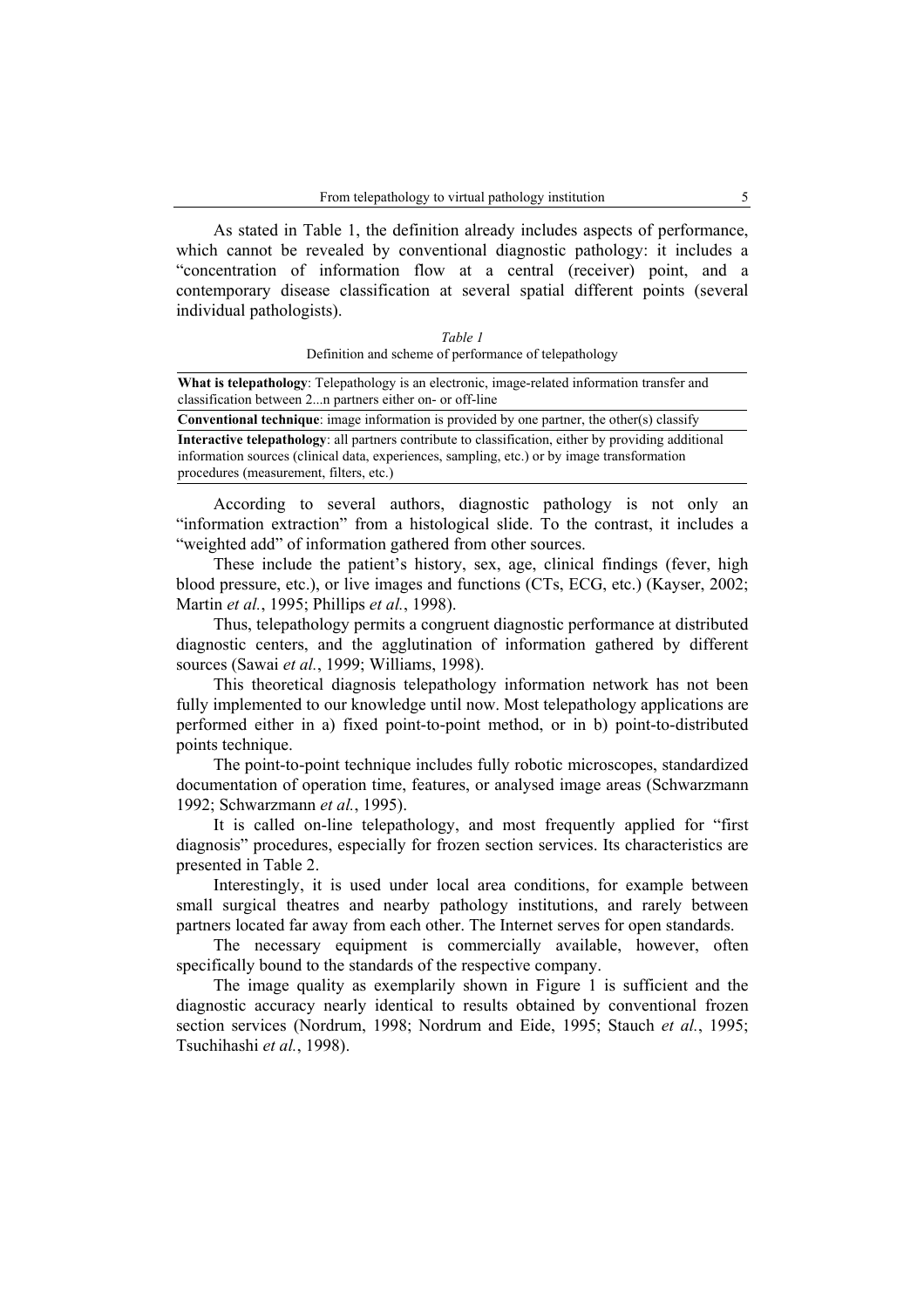| Table 2                                  |
|------------------------------------------|
| Characteristics of on-line telepathology |

On-line telepathology is an electronic, image-related information transfer for intra-operative disease classification

#### **Procedures**

- Tissue is macroscopically analysed and samples are taken by the surgeon under supervision of the pathologist
- Slides are prepared by specialized technicians (frozen sections, close to the surgical theatre)
- A robotic telepathology system serves for image transfer and disease classification by the pathologist



Figure 1 – HE-stained image used for frozen section service by telepathology showing exemplarily the obtained quality (objective ×20, Leica TP system)

The application of the technique listed under b), which is also called off-line telepathology started relatively late, although its technical demands are low compared to the requirements of on-line telepathology. After development and implementation of the Internet with its broadly applicable standards, off-line telepathology is now used worldwide for expert consultation purposes. It can be applied using different procedures, which are listed in Table 3.

|  |                                                                               | Table 3 |  |  |
|--|-------------------------------------------------------------------------------|---------|--|--|
|  | List of possible procedures to be applied for off-line telepathology services |         |  |  |

| <b>Fixed partners, fixed platforms:</b> company bound, former remote control, 1992–2000, interactive                                 |
|--------------------------------------------------------------------------------------------------------------------------------------|
| Fixed partners, open platforms: Internet, E-mail, 1996–2002                                                                          |
| <b>Open partners, fixed platforms:</b> not available                                                                                 |
| <b>Open partners, open platforms</b> : (specific servers = telepathology consultation centers: AFIP,<br>IPATH, UICC-TPCC; 2000-2002) |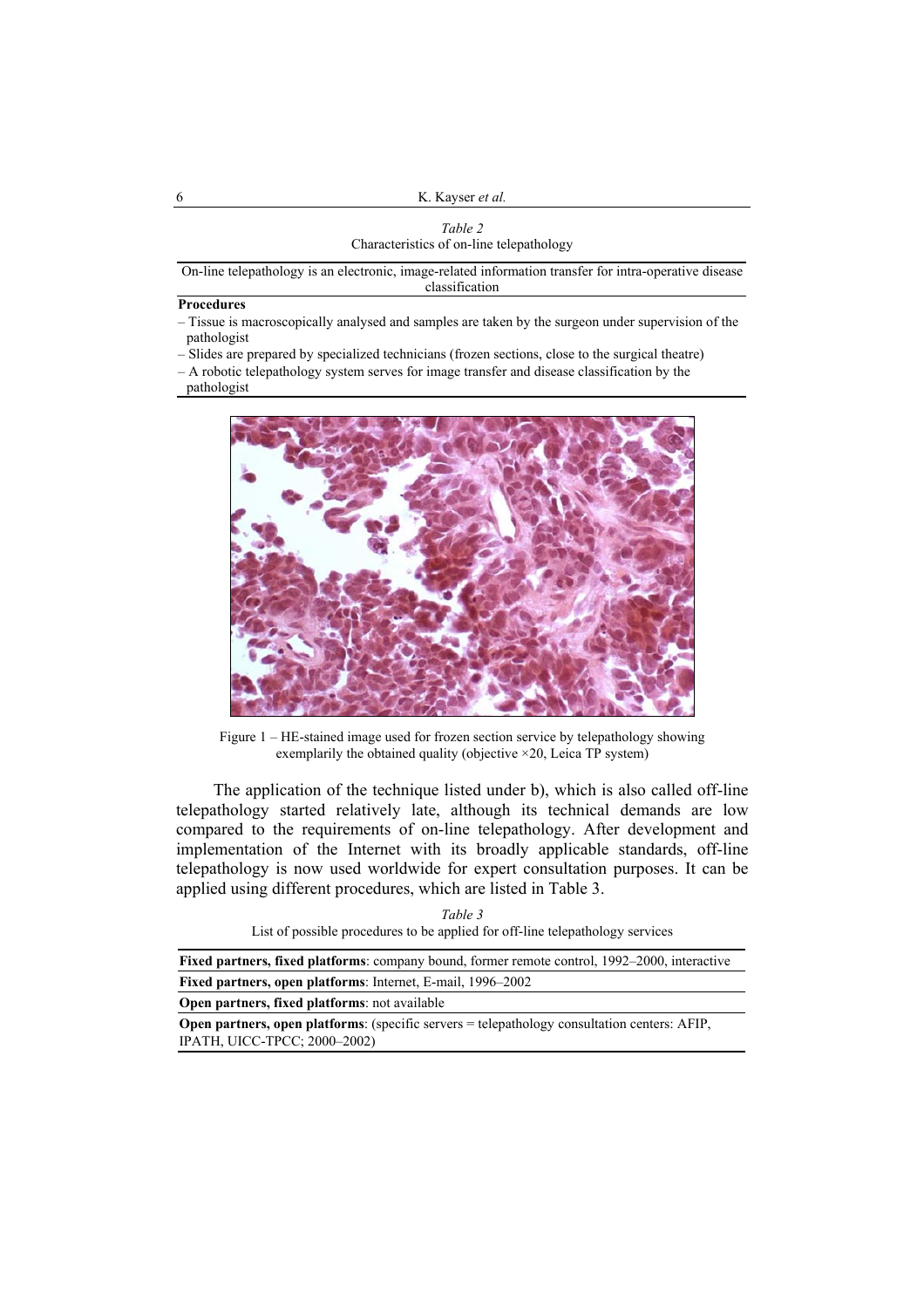At the beginning, expert consultation services were mainly using point-topoint solutions, i.e., fixed partners and fixed platforms (Kayser *et al.*, 1999; Kayser and Kayser, 1999; Weinstein *et al.*, 1995).

At present, this performance has been completely replaced by use of Internet services and the development of specifically designed serves (telepathology platforms) (Brauchli *et al.*, 2002; Dietel *et al.*, 2000; Williams *et al.*, 1998). These telepathology platforms have been implemented at the beginning of this century.

Two systems in use have been placed in the internet: the iPATH server located at the Institute of Pathology, University Basel, and the Telepathology Consultation Centre of the Union contre le Cancre, (UICC-TPCC), located at the Institute of Pathology, Charite, Berlin.

They can be considered as milestones in the history of telepathology, which started as early as 1960 with trials of the National Air and Space Administration (NASA), followed by a specialized medical trials (skin biopsies) at the Massachusetts General Hospital, Boston, USA.

The pioneer work of on-line telepathology with routine frozen section applications was performed in Europe by the telepathology team of the University of Tromsö, Norway (Dr. T. Eide and Dr. S. Nordrum) in 1988 (Nordrum, 1998; Nordrum and Eide, 1995), whereas off-line telepathology trials with multiple contemporary experts' consultation started in Heidelberg, Germany in 1992 (Kayser *et al.*, 1999; Kayser and Kayser, 1999). The first international congress discussing solely telepathology aspects was held in Heidelberg in 1992.

All these trials founded the scientific basis of practical application of telepathology, and acted as strong promoter for further introduction of computerized techniques in diagnostic pathology.

### **PRESENT STATUS OF TELEPATHOLOGY AND THE VIRTUAL PATHOLOGY INSTITUTION (VPI)**

A correct tissue-based diagnosis requires experiences in a broad spectrum of images (diseases). The experiences can be grouped in and simulated by an algorithm, which combines sampling strategies and information association. For example, starting from the light microscopic images taken at low magnification, those areas with the most promising information content will be selected, and analysed again at a higher magnification.

The higher magnification opens more details, and contemporarily shrinks the area of investigation. This procedure can be repeatedly performed for different areas and different magnifications. It is based on the so-called "order of structures" (Kayser *et al.*, 1999).

The progress in medicine induces a greater differentiation of diseases, and increases the number of potential correct diagnoses. At the same time the absolute number of patients increases too, and electronic support is required to handle the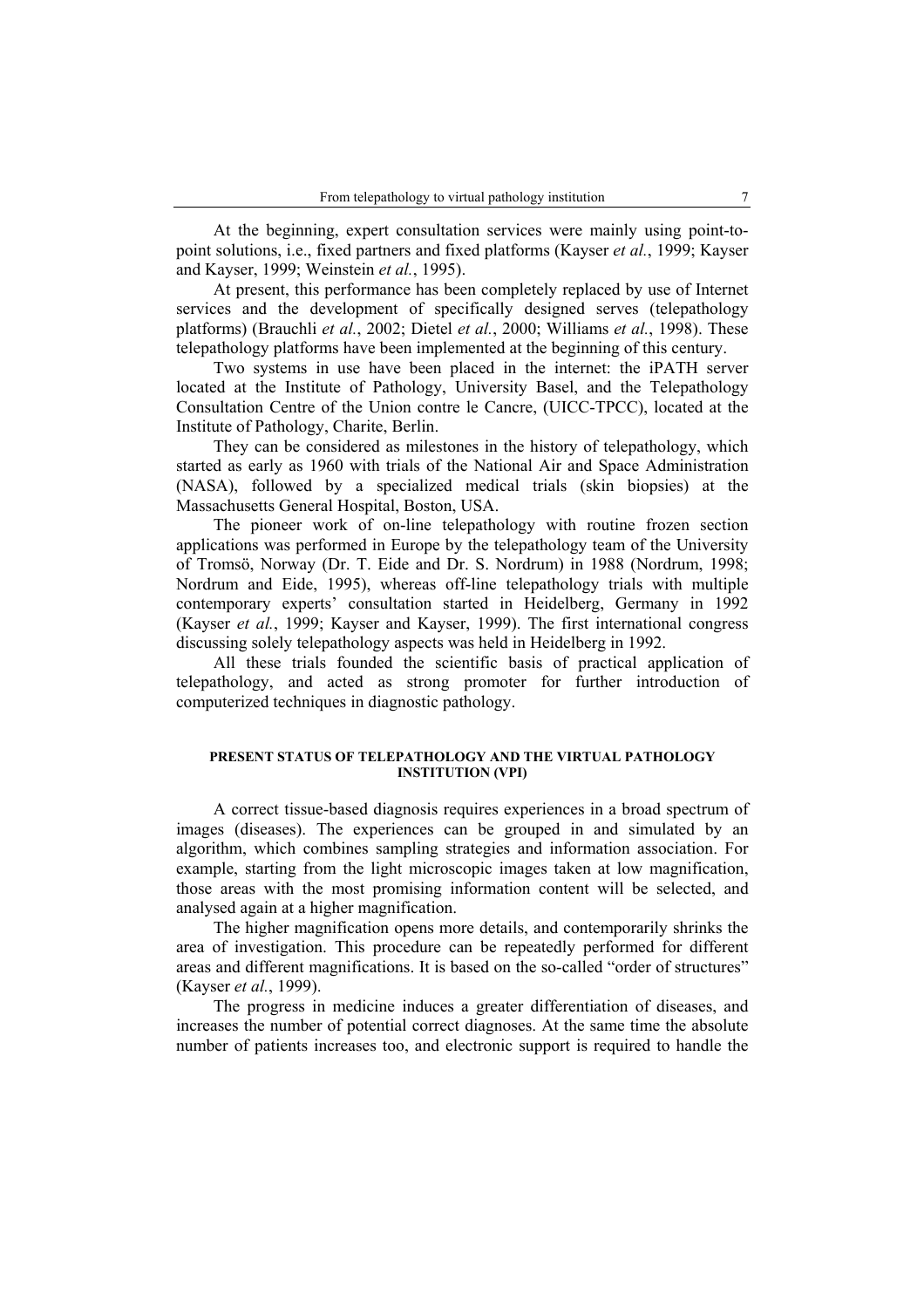growing amount of data. As discussed above, telepathology is a useful technique to serve for correct diagnosis, i.e., to confirm or readjust the primary diagnosis.

E-learning can serve for an advanced and improved diagnosis quality, i.e., handling the amount of diagnosis. Several of these systems are commercially available; others can be visited on the Internet. They are usually based upon the multi-media techniques, and include acoustic and visual information display.

A good example is the recently published Digital Lung Pathology, which is available at low costs on a CD (www.pathology-online.org) (Kayser *et al.*, 2003).

This electronic textbook includes more than 60 frequent and rare lung diseases. A strict body of disease presentation included live and histological images, and two different training techniques for self-control characterizes it. The start page of the Digital Lung Pathology and its structure are presented in Figures 2 and 3, and the quality of the images is shown in Figures 4 and 5.

All included images can be digitally magnified (zoomed), a set of so-called "descriptors" indicates the significant diagnostic items of the image, self control can be performed by either selecting the correct diagnosis of a presented image (case) from a set of randomly chosen diagnoses, or by choosing the correct images of a diagnosis from a set of randomly presented images.

The list references is limited, and replaced by an automated access to the PUBMED library. Additional Internet links include access to the Europath DNA quantitation server, to the Electronic Journal of Pathology and Histology, as well as to the telepathology consultation systems iPATH and UICC-TPCC. This e-learning and e-training system is still based upon conventional electronic techniques; however, it will be probably implemented into an Internet embedded portal, which permits contemporary learning, practice, quality control, and research.

#### **CONCLUSION**

Telepathology can be considered as a successful implementation of electronic technology into the world of tissue-based diagnosis. It is matured in its on-line applications, especially in frozen section services for small surgical units.

The development of the Internet offered new perspectives for off-line telepathology, and has promoted the implementation of telepathology platforms, which permit a distributed access of requesting pathologists to either distributed (iPATH) or assigned (UICC–TPCC) experts. Its consecutive development has created the first virtual pathology institute (VPI), which can be considered as new diagnostic performance in computerized pathology.

The Digital Lung Pathology CD is a characteristic example of electronic teaching and learning in pathology. The experiences of its creation and use are promoting a generalized e-pathology (smart pathology) system, which will include important aspects of telepathology, virtual pathology, and e-pathology.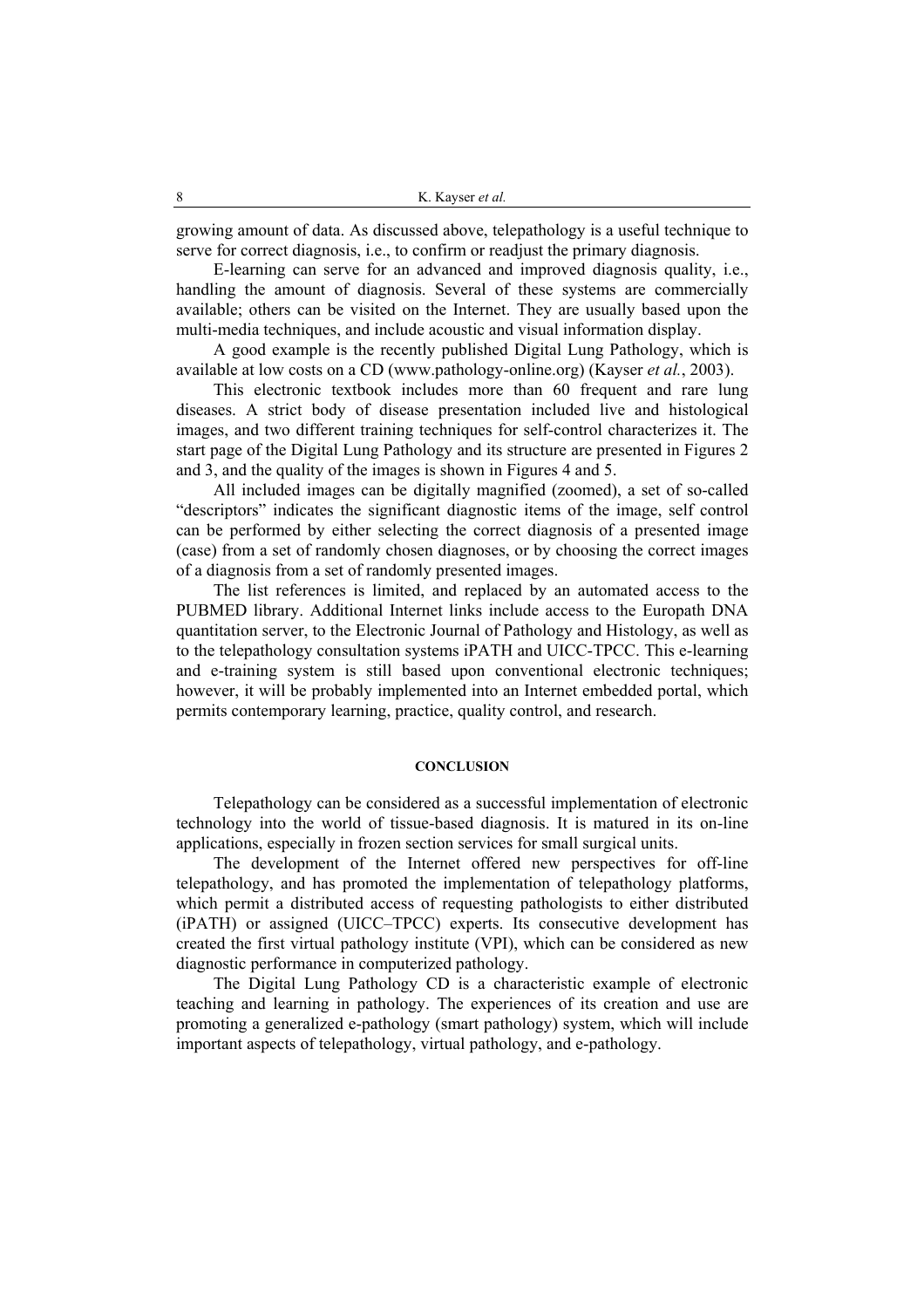#### REFERENCES

- ANDERSON T.J., LAMB J., DONNAN P. *et al.*, *Comparative pathology of breast cancer in a randomised trial of screening*, Br J Cancer, 1991, 64:108.
- BARTOW S.A. The Breast. In: RUBIN E., FARBER J.I. (eds), *Pathology*, Lippincott-Raven, Philadelphia, 1999, 1029–1048.
- GAIL M.H., BRINTON L.A., BYAR D.P. *et al.*, *Projecting individualized probabilities of developing breast cancer for white females who are being examined annually*, J Natl Cancer Inst, 1989, 81:1879.
- HAAGENSEN C.D., *Diseases of the breast*, 3rd edition, W.B. Saunders, Philadelphia, 1986.
- HOLFORD T.R., ROUSH G.C., MCKAY L.A., *Trends in female breast cancer in Connecticut and the United States*, J Clin Epidemiol, 1991, 44:29.
- HARRIS J.R., LIPPMAN M.E., VERONESI U., WILLETT W., *Breast Cancer*, N Engl J Med, 1992, 327:319, 390, 473.
- MILLER B.A., FEUER E.J., HANKEY B.F., *Recent incidence trends for breast cancer in women and the relevance of early detection: an update*, CA Cancer J Clin, 1993, 43:27.
- PAGE D.L., ANDERSON T.J., LOWELL W.R., Carcinoma in situ (CIS). In: PAGE D.L., ANDERSON T.J. (eds), *Diagnostic histopathology of the breast*, Edinburgh, Churchill Livingstone, 1987a.
- PAGE D.L., ANDERSON T.J., SAKAMOTO G., Infiltrating carcinoma: major histological types. In: PAGE D.L., ANDERSON T.J. (eds), *Diagnostic histopathology of the breast*, Edinburgh, Churchill Livingstone, 1987b.
- PAGE D.L., KIDD T.E. JR., DUPONT W.D. *et al.*, *Lobular neoplasia of the breast: higher risk for subsequent invasive cancer predicted by more extensive disease*, Hum Pathol, 1991, 22:1232.
- SCHNITT S.J., CONNOLLY J.L., TAVASSOLI F.A. *et al.*, *Interobserver reproducibility in the diagnosis of ductal proliferative breast lesions using standardized criteria*, Am J Surg Pathol, 1992, 16:1133.
- SIMPSON J.F., DUTT P.L., PAGE D.L., *Expression of mitoses per thousand cells and cell density in breast carcinoma: a proposal*, Hum Pathol, 1992, 23:608.
- TAVASSOLI F.A., DEVILLE P., *Tumours of the breast and female genital organs World Health Organisation Classification of Tumours, Pathology and Genetics*, International Agency for Research on Cancer Press, Lyon, 2003, 9–112.

*Acknowledgements*. The financial support of the International Academy of Telepathology, Heidelberg, Germany, IBM, Mainz, Germany, and Microsoft, Munich, Germany are gratefully acknowledged.

E-mail address: Klaus Kayser MD PhD, klaus.kayser@charite.de

Received: 20 April, 2004

Accepted: 2 September, 2004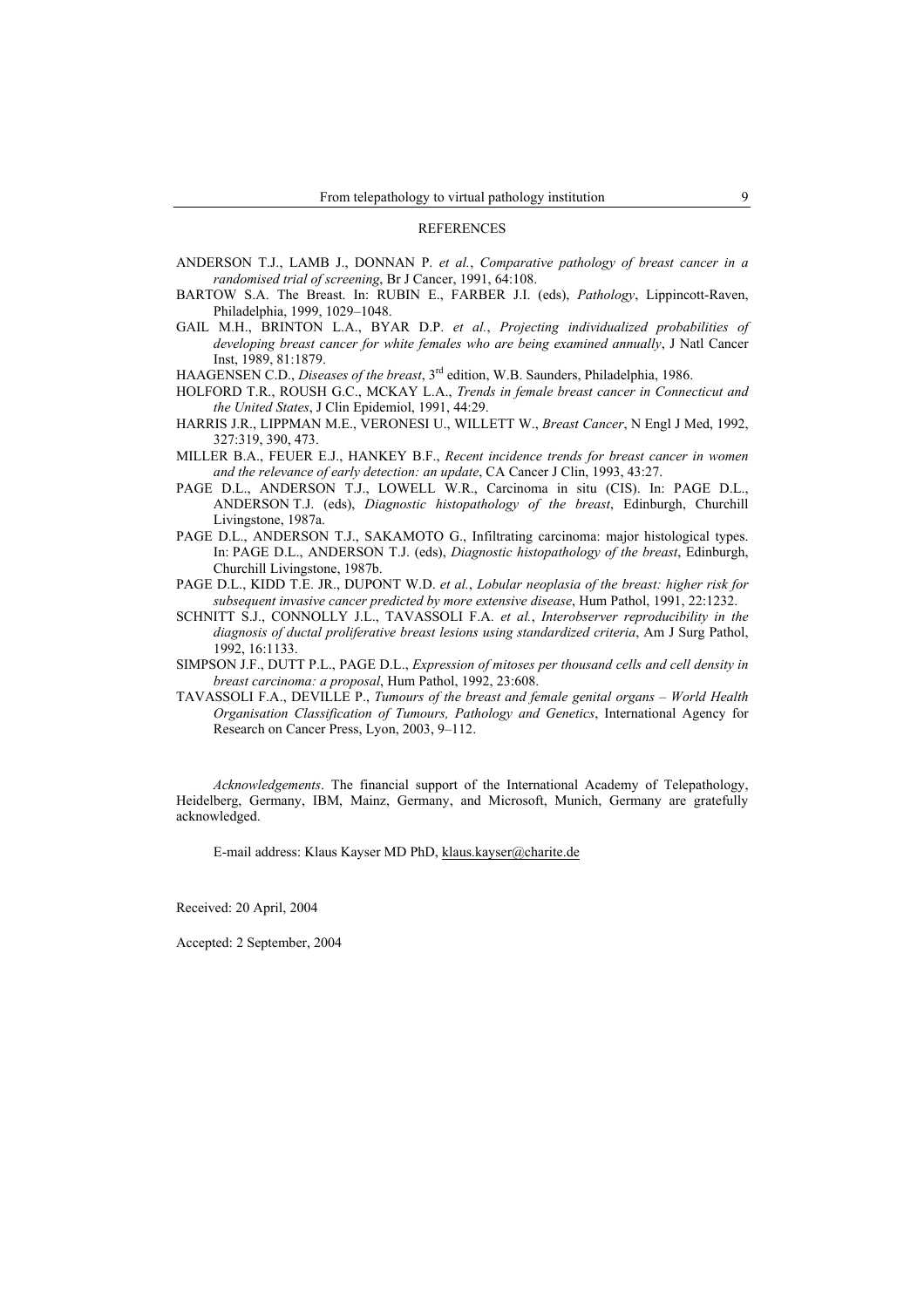

Figure 2 - The start page of the Digital Lung Pathology

| <b>Psittacosis, Ornithosis</b>                   |                               |  |  |  |  |
|--------------------------------------------------|-------------------------------|--|--|--|--|
| <b>Definition:</b>                               |                               |  |  |  |  |
| <b>Incidence/Epidemiology:</b>                   | <b>Clinical Presentation:</b> |  |  |  |  |
| <b>Prognosis:</b>                                |                               |  |  |  |  |
| <b>Endoscopy: Radiology:</b>                     | <b>Pathology: Histology:</b>  |  |  |  |  |
| <b>Descriptors:</b>                              | <b>See Descriptors</b>        |  |  |  |  |
| <b>Special stains:</b>                           |                               |  |  |  |  |
| <b>General Aspects Normal Histopathology</b>     |                               |  |  |  |  |
| <b>Staining Techniques Tissue Handling</b>       |                               |  |  |  |  |
| Genotype and cytogenetic analysis:               |                               |  |  |  |  |
| <b>Hallmarks of Diagnosis:</b>                   |                               |  |  |  |  |
| <b>Differential Diagnosis:</b>                   |                               |  |  |  |  |
| <b>Search for references (national library):</b> |                               |  |  |  |  |
| <b>Home Content back Top Index</b>               |                               |  |  |  |  |
|                                                  |                               |  |  |  |  |

Figure 3 – Body of the e-learning and e-training textbook<br>Digital Lung Pathology (underlined items identify links)